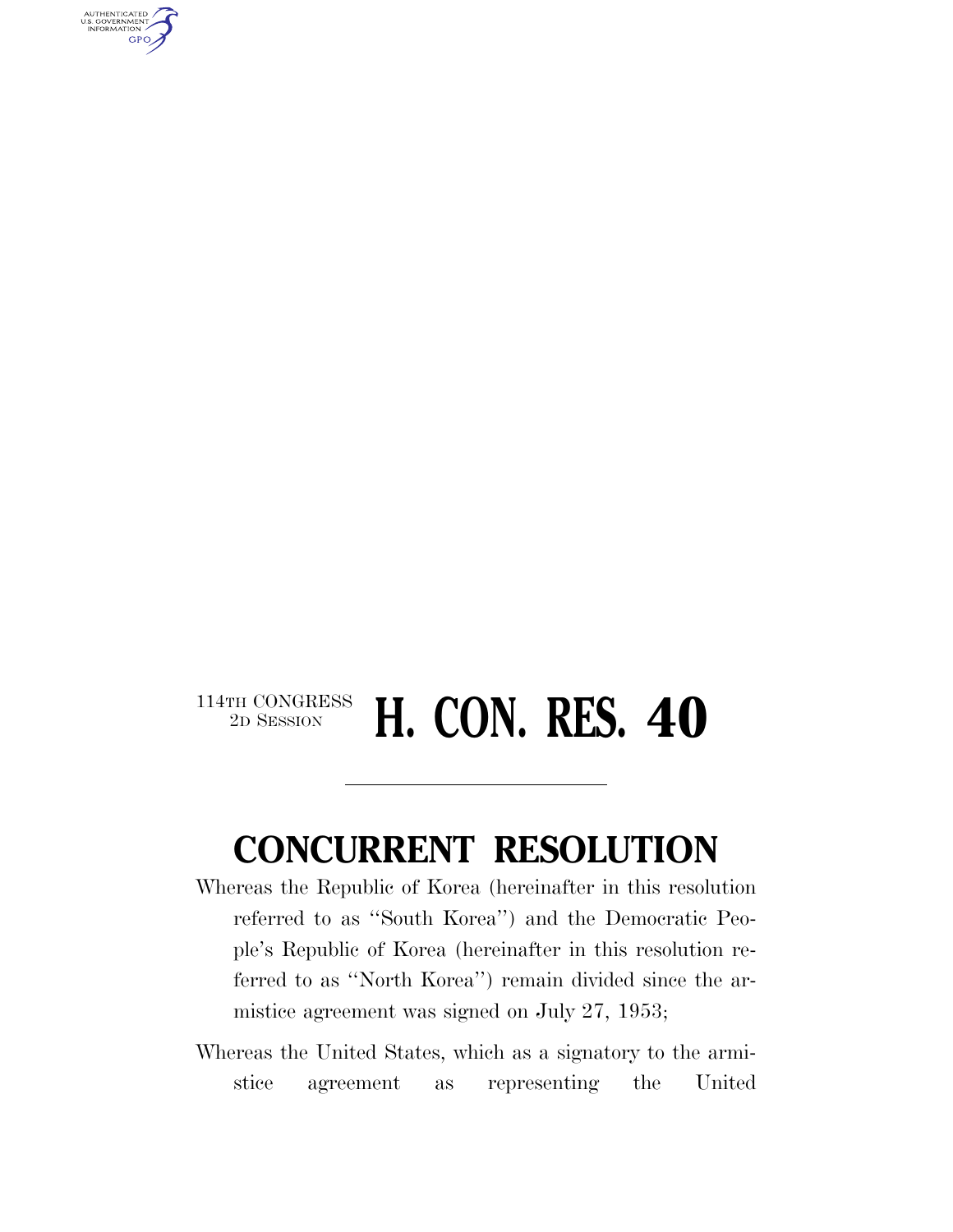Nations Forces Command, and with 28,500 of its troops currently stationed in South Korea, has a stake in peace on the Korean Peninsula and is home to more than 1,700,000 Americans of Korean descent;

- Whereas the division on the Korean Peninsula separated more than 10,000,000 Korean family members, including some who are now citizens of the United States;
- Whereas there have been 19 rounds of family reunions between South Koreans and North Koreans along the border since 2000;
- Whereas Congress signaled its interest in family reunions between United States Citizens and their relatives in North Korea in section 1265 of the National Defense Authorization Act for Fiscal Year 2008 (Public Law 110–181), signed into law by President George W. Bush on January 28, 2008;
- Whereas the number of more than 100,000 estimated divided family members in the United States last identified in 2001 has been significantly dwindling as many of them have passed away;
- Whereas many Korean Americans are waiting for a chance to meet their relatives in North Korea for the first time in more than 60 years; and
- Whereas peace on the Korean Peninsula remains a long-term goal for the Governments of South Korea and the United States, and would mean greater security and stability for the region and the world: Now, therefore, be it
	- 1 *Resolved by the House of Representatives (the Senate*
	- 2 *concurring),* That Congress—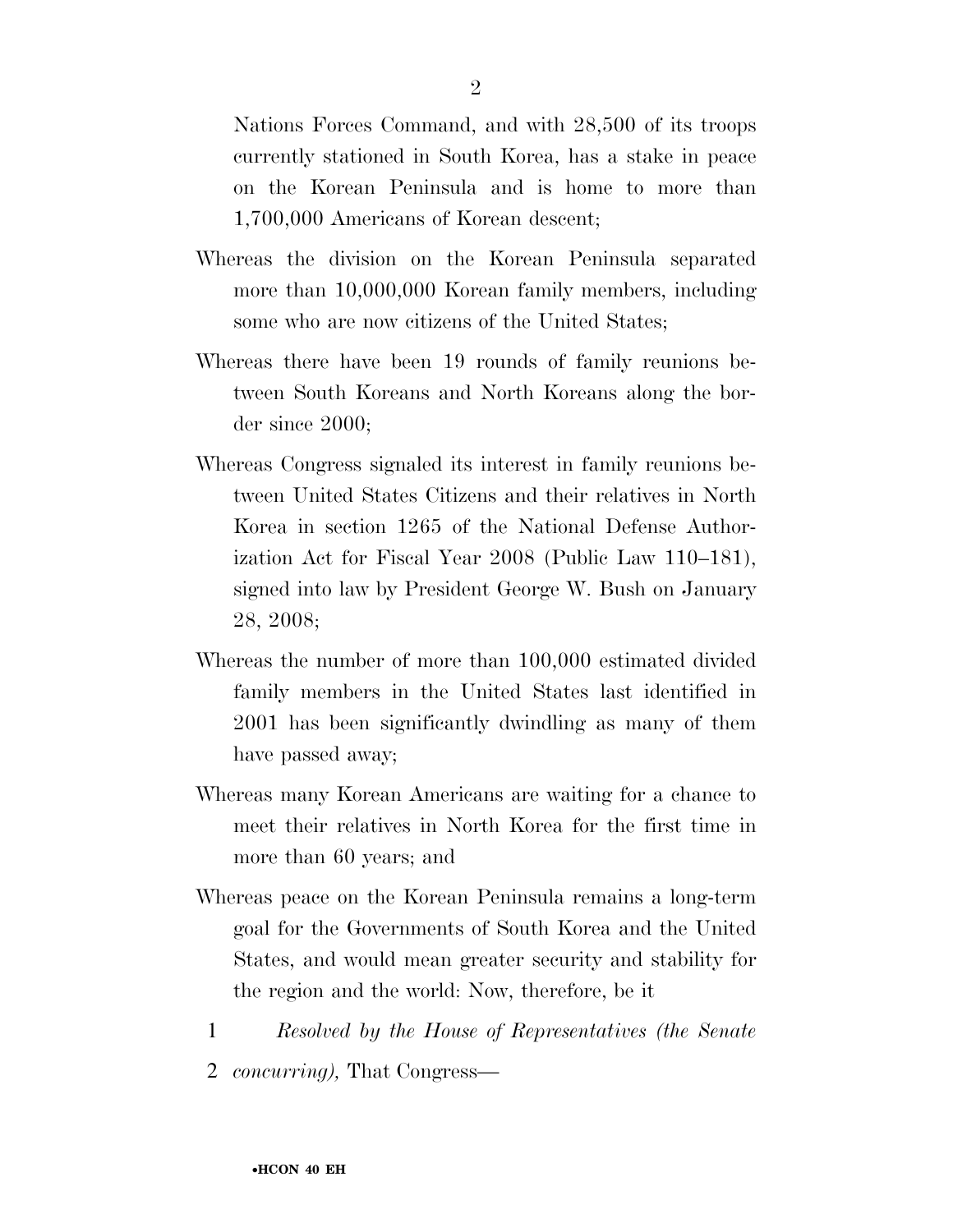1 (1) encourages North Korea to allow Korean 2 Americans to meet with their family members from 3 North Korea; and

4 (2) calls on North Korea to take concrete steps 5 to build goodwill that is conducive to peace on the 6 Korean Peninsula.

Passed the House of Representatives November 29, 2016.

Attest:

*Clerk.*